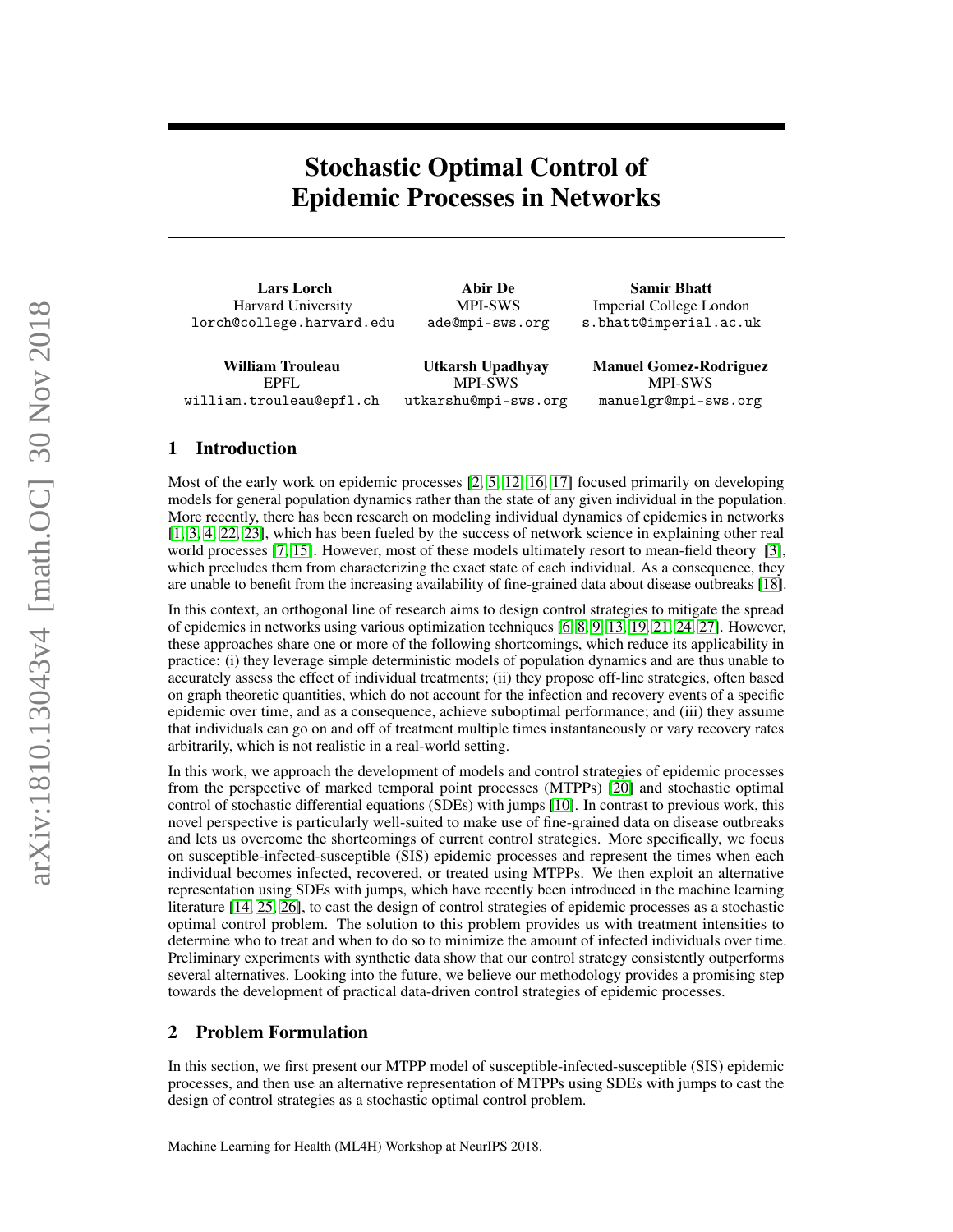**A MTPP model of SIS epidemic processes.** Given an undirected network  $\mathcal{G} = (\mathcal{V}, \mathcal{E})$  where nodes represent individuals and edges represent contacts, we represent the times when each node gets infected, recovered, or treated using a collection of counting processes  $Y(t)$ ,  $W(t)$  and  $N(t)$ , where the *i*-th entries,  $Y_i(t)$ ,  $W_i(t)$ , and  $N_i(t)$ , count the number of times node *i* got infected, recovered, and treated, respectively, by time t. In addition, we track the current state of a node and its neighbors using a collection of state variables  $\mathbf{X}(t)$ ,  $\mathbf{H}(t)$ ,  $\mathbf{Z}(t) = \mathbf{A}^{\top} \mathbf{X}(t)$  and  $\mathbf{M}(t) = \mathbf{A}^{\top} \mathbf{H}(t)$ , where  $X_i(t) = 1$  ( $H_i(t) = 1$ ) if node i is infected (under treatment) at time t, and  $X_i(t) = 0$  ( $H_i(t) = 0$ ) otherwise. A denotes the adjacency matrix with  $A_{ij} = 1$  if node i is connected to node j and  $A_{ij} = 0$ otherwise. Moreover,  $A_{i*}$  is defined as the *i*-th row,  $A_{*i}$  as the *i*-th column of A. Thus,  $Z(t)$  ( $M(t)$ ) denotes the number of nodes infected (under treatment) in the neighborhood  $\mathcal{N}(i)$  of node i.

We then characterize the SIS dynamics of the state variables in terms of the counting processes using the following stochastic differential equations (SDEs) with jumps:

<span id="page-1-1"></span>
$$
dX_i(t) = dY_i(t) - dW_i(t)
$$
  
\n
$$
dZ_i(t) = A_{*i}^\top dY(t) - A_{*i}^\top dW(t)
$$
  
\n
$$
dH_i(t) = dN_i(t) - H_i(t) \cdot dW_i(t)
$$
  
\n
$$
dM_i(t) = A_{*i}^\top dN(t) - A_{*i}^\top (H(t) \odot dW(t))
$$
\n(1)

where " $\odot$ " denotes element-wise vector multiplication,  $X(0) = X_0$ ,  $Z(0) = A^{\top} X_0$ , and  $H(0) =$  $M(0) = 0$ . Inspired by previous work [\[19\]](#page-4-17), we characterize the above counting processes using the following intensity functions or *rates*:

$$
\mathbb{E}\left[dY_i(t)|\mathcal{H}(t)\right] = (1 - X_i(t))\left(\beta Z_i(t) - \gamma M_i(t)\right)dt
$$
  
\n
$$
\mathbb{E}\left[dW_i(t)|\mathcal{H}(t)\right] = X_i(t)(\delta + \rho H_i(t))dt
$$
  
\n
$$
\mathbb{E}\left[dN_i(t)|\mathcal{H}(t)\right] = \lambda_i(t)X_i(t)(1 - H_i(t))dt,
$$
\n(2)

where  $\beta$ ,  $\gamma$ ,  $\delta$  and  $\rho$  are disease specific parameters and  $\mathcal{H}(t)$  denotes the history of all counting processes up to time  $t$ . Under these definitions, a node can recover only if it is currently infected, get infected only if it is healthy, and undergo treatment only if it is infected and not under treatment yet. Moreover, if a node gets infected, the infection rate of its healthy neighbors increases by  $\beta$  units. If the node undergoes treatment, the infection rate of its healthy neighbors decreases by  $\gamma \leq \beta$  units and its own recovery rate increases by  $\rho$  units. If the node gets on treatment, the treatment continues until it recovers. Our goal is thus to find the control signals  $\lambda_i(t) \geq 0$  that determine the treatment rates, *i.e.*, the times when nodes start to undergo treatment to minimize the epidemic outbreak.

Control of epidemic processes as a stochastic optimal control problem. Given an undirected network  $\mathcal{G} = (\mathcal{V}, \mathcal{E})$  with node states  $\mathbf{X}(t)$ ,  $\mathbf{H}(t)$ ,  $\mathbf{Z}(t)$ , and  $\mathbf{M}(t)$ , our goal is to find the nonnegative control signals  $\Lambda(t) = (\lambda_i(t))_{i \in \mathcal{V}}$  that minimize the expected discounted value of a particular loss function  $\ell(\mathbf{\Lambda}(t), \mathbf{X}(t), \mathbf{H}(t), \mathbf{Z}(t))$  over an infinite time horizon  $[t_0, \infty)$ , *i.e.*,

$$
\underset{\mathbf{A}(t_0,\infty)}{\text{minimize}} \quad \mathbb{E}_{(\mathbf{Y},\mathbf{W},\mathbf{N})(t_0,\infty)} \left[ \int_{t_0}^{\infty} e^{-\eta t} \ell(\mathbf{\Lambda}(t), \mathbf{X}(t), \mathbf{H}(t), \mathbf{Z}(t)) dt \right]
$$
\n
$$
\text{subject to} \quad \lambda_i(t) \ge 0 \quad \forall i \in \mathcal{V}, \forall t \in (t_0,\infty], \tag{3}
$$

where  $\Lambda(t_0, \infty)$  denotes the values of the control signal over the infinite time horizon,  $\eta \geq 0$  is the discount rate, and the expectation is taken over all possible realizations of the counting processes from  $t_0$  to  $\infty$ . Moreover, we will consider the following functional form for the loss function:

<span id="page-1-2"></span>
$$
\ell(\mathbf{\Lambda}(t), \mathbf{X}(t)) = \frac{1}{2} \mathbf{\Lambda}^\top(t) \mathbf{Q}_\Lambda \mathbf{\Lambda}(t) + \mathbf{q}_{\mathbf{X}} \mathbf{X}(t)
$$
\n(4)

where  $Q_{\Lambda}$  is a given diagonal matrix with  $(Q_{\Lambda})_{ii} \geq 0$  and  $q_X$  is a given vector with  $(q_X)_i \geq 0$ . These parameters allow us to trade off how costly treatment control  $\Lambda(t)$  and consequently treatments  $N(t)$  are compared to the cost incurred from infected nodes  $X(t)$ .

#### 3 Stochastic Optimal Control Algorithm

In this section, we first define a novel optimal cost-to-go function that accounts for the unique aspects of our problem, and then show that the Bellman's principle of optimality holds. Exploiting this principle, we find the optimal solution using the corresponding Hamilton-Jacobi-Bellman (HJB) equation.

Definition 1 *The optimal cost-to-go function is defined as the minimum of the expected value of the cost of going from state*  $(X(t), H(t), Z(t), M(t))$  *at time t to the final state at*  $t \to \infty$ *.* 

<span id="page-1-0"></span>
$$
J(\boldsymbol{X}(t),\boldsymbol{H}(t),\boldsymbol{Z}(t),\boldsymbol{M}(t),t) = \min_{\boldsymbol{\Lambda}(t,\infty)} \mathbb{E}_{(\boldsymbol{Y},\boldsymbol{W},\boldsymbol{N})(t,\infty)} \left[ \int_t^{\infty} e^{-\eta \tau} \ell(\boldsymbol{\Lambda}(\tau),\boldsymbol{X}(\tau),\boldsymbol{H}(\tau),\boldsymbol{Z}(\tau)) d\tau \right] (5)
$$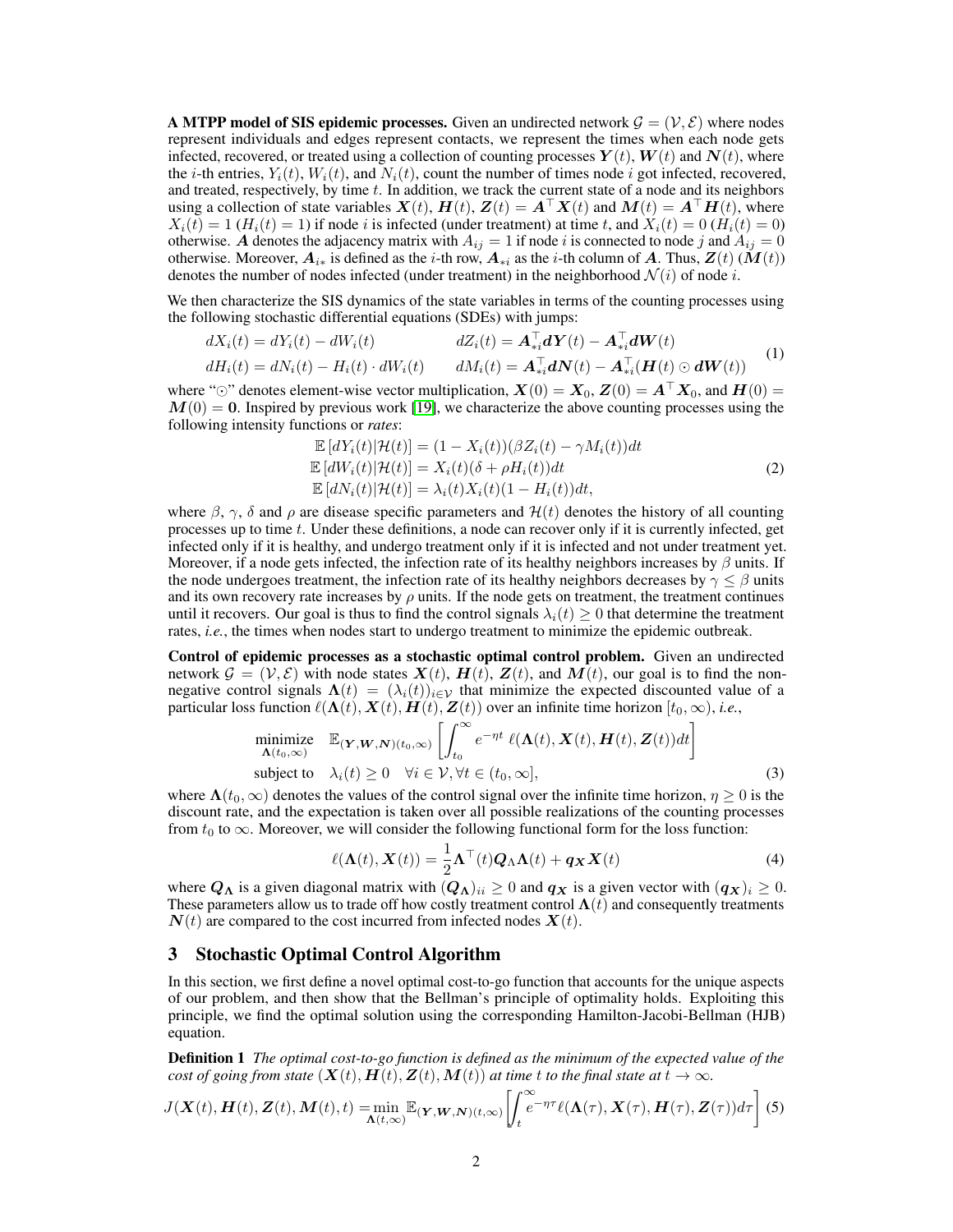*where the expectation is taken over all realizations of the underlying counting processes* Y *,* W *and* N over the time interval  $(t, \infty)$ .

To find the optimal control signal  $\Lambda(t, \infty)$  and the optimal cost-to-go J, we break the problem into several smaller subproblems using the following Lemma, which resorts to Bellman's principle of optimality (proven in Appendix [A\)](#page-5-0):

**Lemma 2** The optimal cost-to-go J defined in Eq. 5 satisfies the following equation:  
\n
$$
0 = \min_{\mathbf{\Lambda}(t, t+dt)} \{ \mathbb{E}(\mathbf{y}, \mathbf{w}, \mathbf{w})(t, t+dt) [dJ(\mathbf{X}(t), \mathbf{H}(t), \mathbf{Z}(t), \mathbf{M}(t), t)] + e^{-\eta t} \ell(\mathbf{\Lambda}(t), \mathbf{X}(t), \mathbf{H}(t)) dt \}
$$
(6)

To proceed in the infinite horizon setting, we introduce the functional

<span id="page-2-3"></span>
$$
V(\mathbf{X}(t), \mathbf{H}(t), \mathbf{Z}(t), \mathbf{M}(t)) = e^{\eta t} J(\mathbf{X}(t), \mathbf{H}(t), \mathbf{Z}(t), \mathbf{M}(t), t)
$$
  
= 
$$
\min_{\mathbf{\Lambda}(t,\infty)} \mathbb{E}_{(\mathbf{Y},\mathbf{W},\mathbf{N})(t,\infty)} \left[ \int_t^{\infty} e^{-\eta(\tau-t)} \ell(\mathbf{\Lambda}(\tau), \mathbf{X}(\tau), \mathbf{H}(\tau), \mathbf{Z}(\tau)) d\tau \right]
$$
(7)

*i.e.*, the time-independent cost functional, which only depends on the elapsed time and initial states [\[11\]](#page-4-26). Then, using Itô's calculus [\[10\]](#page-4-22), the optimal control signal  $\Lambda^*(t)$  is given by the following Lemma (proven in Appendices [B](#page-5-1) and [C\)](#page-6-0):

<span id="page-2-4"></span>Lemma 3 *Given Eqs. [1,](#page-1-1) [6](#page-2-0) and [7,](#page-2-1) the optimal control intensity is:*

<span id="page-2-5"></span><span id="page-2-2"></span><span id="page-2-1"></span><span id="page-2-0"></span>
$$
\mathbf{\Lambda}^*(t) = -\mathbf{Q}_{\mathbf{\Lambda}}^{-1} \operatorname{diag} (\mathbf{1} - \mathbf{H}(t)) \Delta_V^N \mathbf{X}(t)
$$

*where the functional* V *needs to satisfy the following partial differential equation (PDE):*

$$
0 = -\eta V(\mathbf{X}(t), \mathbf{H}(t), \mathbf{Z}(t), \mathbf{M}(t)) + (\mathbf{1} - \mathbf{X}(t))^\top \Delta_V^Y (\beta \mathbf{Z}(t) - \gamma \mathbf{M}(t)) + (\delta \mathbf{1} + \rho \mathbf{H})^\top \Delta_V^W \mathbf{X}(t) - \frac{1}{2} \mathbf{X}(t)^\top (\Delta_V^N)^2 \operatorname{diag} (\mathbf{1} - \mathbf{H}(t))^2 \mathbf{Q}_{\mathbf{A}}^{-1} \mathbf{X}(t) + \mathbf{q}_{\mathbf{X}} \mathbf{X}(t),
$$
 (8)

and  $\Delta_V^Y, \Delta_V^W, \Delta_V^N$  are diagonal matrices defined for notational simplicity in appendix [C.](#page-6-0)

To compute  $\Lambda^*(t)$  in the above, we need to solve the PDE in Eq. [8.](#page-2-2) Fortunately, the following theorem provides us with a solution:

**Theorem 4** There exist **b**, **c**, **d** and **f** such that  $V(X(t), H(t), Z(t), M(t)) = \mathbf{b}^\top X(t) + \mathbf{c}^\top H(t) +$  $d^{\top}Z(t) + f^{\top}M(t)$  is a valid solution to the PDE in Eq. [8.](#page-2-2) Then, the optimal control signal  $\Lambda^*(t) = (\lambda_i^*(t))_{i \in \mathcal{V}}$  *is given by:* 

$$
\lambda_i^*(t) = \begin{cases} 0 & \text{if } X_i(t) = 0\\ -\frac{1}{K^{(I)}}(1 - H_i(t))Q_{\Lambda,i}^{-1} \Big[ K_{\Lambda,i}^{(II)} - \sqrt{2K^{(I)}Q_{\Lambda,i}(K^{(III)}A_{i*}d + K_{X,i}^{(IV)}) + (K_{\Lambda,i}^{(II)})^2} \Big] & \text{if } X_i(t) = 1 \end{cases}
$$

*where*  $\mathbf{K}^{(.)}$  are constants depending on model parameters, and whenever  $\mathbf{X}(t)$  changes, **d** is *recomputed online by solving the following linear program (LP)*

$$
\min_{\mathbf{d}_{(0)}} \quad |\mathbf{A}_{(10)}\mathbf{d}_{(0)} + \frac{1}{K^{(III)}} \mathbf{K}_{X,(1)}^{(IV)}|_1 \quad \text{s.t.} \quad \mathbf{A}_{(10)}\mathbf{d}_{(0)} \ge -\frac{1}{K^{(III)}} \mathbf{K}_{X,(1)}^{(IV)} \tag{9}
$$

*where*  $d_{(0)}$  *is the vector*  $d$  *containing only indices where*  $X_i(t) = 0$ *, and*  $A_{(10)}$  *contains the i*-th *rows of*  $A$  *iff*  $X_i(t) = 1$  *and i-th columns of*  $A$  *iff*  $X_i(t) = 0$ *.*  $d_{(1)} = 0$ *. Refer to Appendix*  $D$  *for details.* 

Finally, given the above optimal control signal  $\Lambda^*(t)$ , the online algorithm to determine which nodes to treat over time based on the control signal directly follows and is summarized in Appendix [E.](#page-10-0)

#### 4 Experiments

**Experimental setup.** We use the network  $\mathcal{G} = (\mathcal{V}, \mathcal{E})$  of the contiguous states of the United States borders (49 nodes, 107 edges) and experiment with different settings for the model parameters  $\beta$ ,  $\gamma$ ,  $\delta$ , and  $\rho$  and control parameters  $\mathbf{Q}_{\Lambda}$  and  $\mathbf{q}_X$ , which trade off how much we value treatments and infections. A low  $q_X$  relative to  $Q_\Lambda$  indicates that the effort of treating infected nodes is considered expensive relative to the cost incurred from having nodes infected. Conversely, a high  $q<sub>X</sub>$  would indicate that we value being in a healthy state more than reducing the effort of treating infected nodes.

We use the number of infected nodes,  $\mathbf{1}^\top \mathbf{X}(t)$ , and the *total infection coverage*,  $\int_{t_0}^{t_f} \mathbf{X}(t) dt$ , as measures of performance, and we compare our stochastic optimal control algorithm to several alternatives: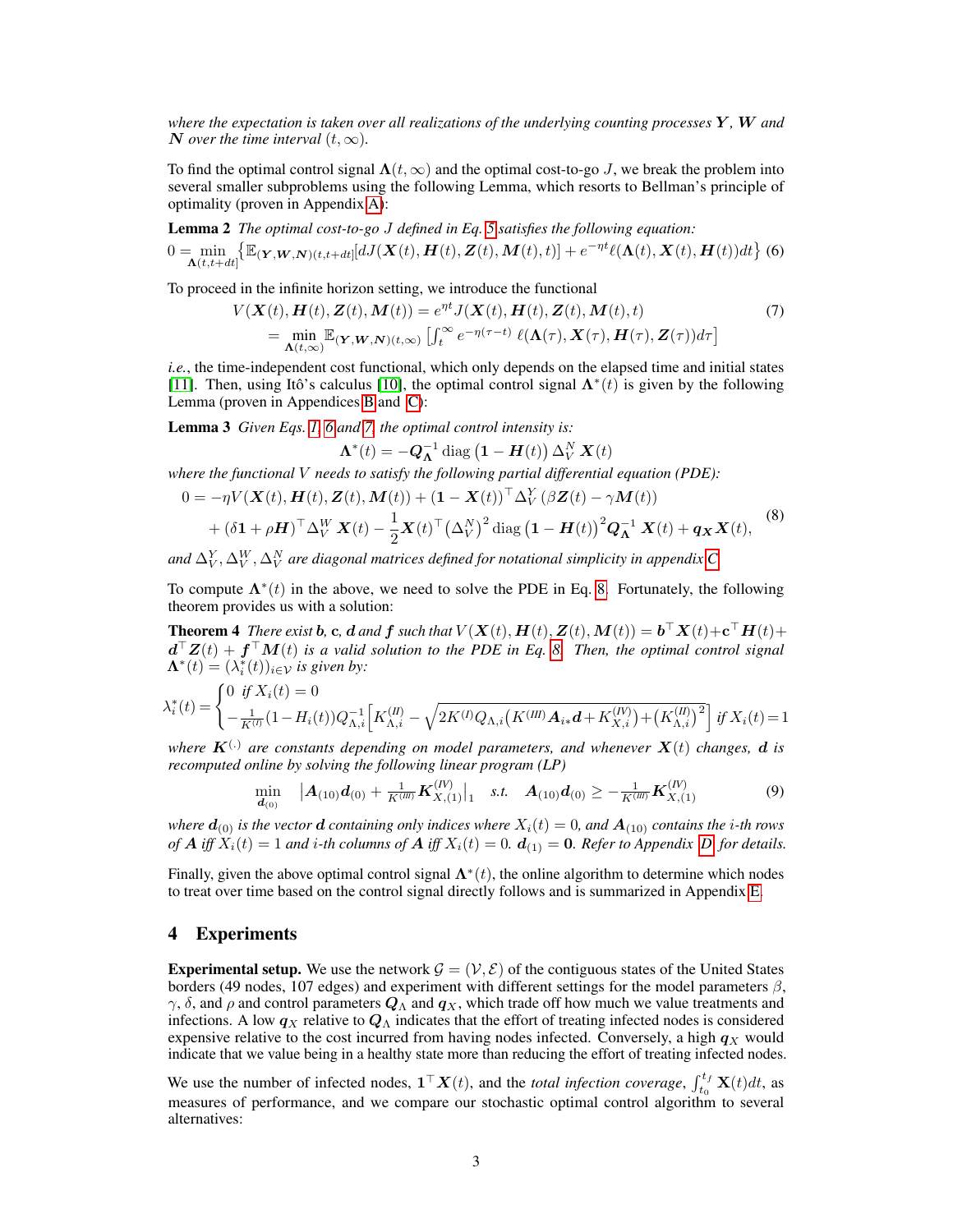<span id="page-3-0"></span>

Figure 1: Performance of our stochastic optimal control algorithm [SOC] and the baselines. The left panel shows the total infection coverage  $\int_{t_0}^{t_f} \mathbf{X}(t)dt$  against the parameter  $q_X$  in our algorithm, where the shaded regions indicate standard error of the mean. The centered panel shows the number of infected nodes  $\mathbf{1}^\top \mathbf{X}(t)$  against time, where the shaded regions indicate the 95% confidence interval and  $q_X = 400$ . The right panel shows a snapshot of the infected and healthy nodes as well as the nodes undergoing treatment, as picked by our algorithm, at a particular time. In all panels, we used  $\beta = 6$ ,  $\gamma = 5$ ,  $\delta = 1$ ,  $\rho = 5$ ,  $\eta = 1$  and  $Q_{\Lambda} = 1$ .

- *Trivial policy [T]*:  $\lambda_i(t)$  is constant and equal for all infected nodes not yet under treatment.
- *Front-loaded trivial policy [T-FL]*:  $\lambda_i(t) = ||\mathbf{\Lambda}^*(t)||_{\infty} \mathbb{I}(\mathbf{1}^\top \mathbf{N}(t) \leq \mathbb{E}[\mathbf{1}^\top \mathbf{N}^*(t_f)])$  for all infected nodes not yet under treatment, where  $\Lambda^*(t)$  and  $N^*(t)$  is the optimal control signal and number of treatments by our optimal control algorithm, respectively.
- $−$  *Most-neighbors degree policy [MN]*:  $\lambda_i(t) \propto deg(i)$  for all infected nodes not yet under treatment, where  $deg(i)$  is the degree of node i. This policy prioritizes central nodes in the network.
- $-$  *Front-loaded most-neighbors degree policy [MN-FL]* :  $\lambda_i(t) \propto$  deg $(i)$ || $\Lambda^*(t)$ || $\infty \mathbb{I}(\mathbf{1}^\top \boldsymbol{N}(t) \leq$  $\mathbb{E}[\mathbf{1}^\top \boldsymbol{N}^*(t_f)]$  for all infected nodes not yet under treatment.
- $-$  *Least-neighbors degree policy [LN]*:  $\lambda_i(t) \propto (\max_{j \in V} {\deg(j)} \deg(i) + 1)$  for all infected nodes not yet under treatment. This policy prioritizes nodes in the periphery of the network.
- $-$  *Front-loaded least-neighbors degree policy [LN-FL]*  $\lambda_i(t) \propto (\max_{j \in V} {\deg(j)} \deg(i) + \epsilon)$  $1) ||\mathbf{\Lambda}^*(t)||_{\infty} \mathbb{I}(\mathbf{1}^\top \mathbf{N}(t) \leq \mathbb{E}[\mathbf{1}^\top \mathbf{N}^*(t_f)])$  for all infected nodes not yet under treatment.
- *Largest reduction in spectral radius policy [LRSR]*:  $\lambda_i(t)$  is proportional to which node's removal leads to the greatest decrease in spectral radius of A [\[19,](#page-4-17) [21\]](#page-4-18).

By definition, the front-loaded policies perform approximately the same number of treatments as our optimal control algorithm by the end of the simulation. For the trivial policy (T), the mostneighbors degree policy (MN), the least-neighbors degree policy (LN), and the largest reduction in spectral radius policy (LRSR), we rescale the intensities such that they have performed approximately  $(\pm 5\%)$  the same number of treatments  $\mathbf{1}^\top \boldsymbol{N}(t_f)$  as our optimal control algorithm by the end of the simulation. Moreover, for each parameter setting, we performed 50 independent simulations, and in each simulation, we picked ten nodes at random as initial infections at time  $t = 0$ .

Results. Figure [1](#page-3-0) summarizes the results for one set of model parameters<sup>[1](#page-3-1)</sup>, which show that our stochastic optimal control algorithm outperforms all other policies in reducing the spread of the epidemic. In particular, it becomes apparent that especially for high  $q_X$ , our algorithm neglects the cost of control in optimizing the objective function and heals nodes in a more effective way than all other policies, as shown in the difference of performance for higher  $q_X$ .

# 5 Conclusion

In this paper, we approach disease modeling and control from the perspective of marked temporal point processes (MTPPs) and stochastic optimal control of stochastic differential equations (SDEs) with jumps. This novel perspective allows us to determine optimal online micro-interventions individual treatments—as time goes on. While we have applied our methodology to susceptibleinfected-susceptible (SIS) epidemics, we believe that our methodology has the potential to guide the development of data-driven control strategies of other types of epidemic processes as well.

<span id="page-3-1"></span> $1$ We obtained qualitatively similar results for other model parameter settings.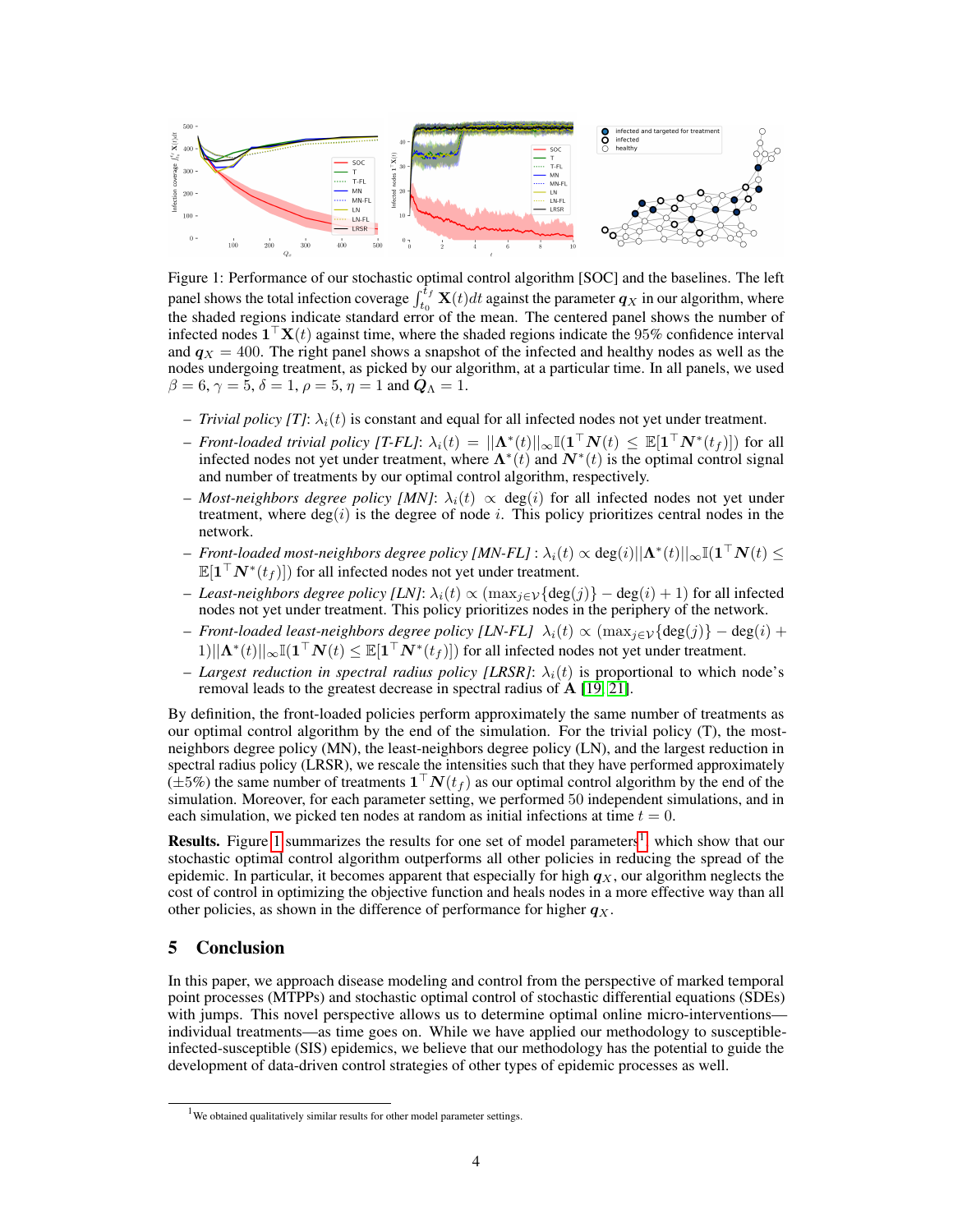#### References

- <span id="page-4-5"></span>[1] H. J. Ahn and B. Hassibi. Global dynamics of epidemic spread over complex networks. In *CDC*, 2013.
- <span id="page-4-0"></span>[2] D. Bernoulli. Essai d'une nouvelle analyse de la mortalité causée par la petite vérole, et des avantages de l'inoculation pour la prévenir. *Histoire de l'Acad., Roy. Sci.*, 1760.
- <span id="page-4-6"></span>[3] E. Cator and P. Van Mieghem. Second-order mean-field susceptible-infected-susceptible epidemic threshold. *Physical review E*, 2012.
- <span id="page-4-7"></span>[4] D. Chakrabarti, Y. Wang, C. Wang, J. Leskovec, and C. Faloutsos. Epidemic thresholds in real networks. *ACM TISSEC*, 2008.
- <span id="page-4-1"></span>[5] K. Dietz and J. Heesterbeek. Daniel bernoulli's epidemiological model revisited. *Mathematical biosciences*, 2002.
- <span id="page-4-13"></span>[6] K. Drakopoulos, A. Ozdaglar, and J. Tsitsiklis. An efficient curing policy for epidemics on graphs. In *CDC*, 2014.
- <span id="page-4-10"></span>[7] D. Easley and J. Kleinberg. *Networks, crowds, and markets: Reasoning about a highly connected world*. Cambridge University Press, 2010.
- <span id="page-4-14"></span>[8] A. Ganesh, L. Massoulié, and D. Towsley. The effect of network topology on the spread of epidemics. In *INFOCOM*, 2005.
- <span id="page-4-15"></span>[9] E. Hansen and T. Day. Optimal control of epidemics with limited resources. *Journal of mathematical biology*, 2011.
- <span id="page-4-22"></span>[10] F. B. Hanson. *Applied stochastic processes and control for Jump-diffusions: modeling, analysis, and computation*. SIAM, 2007.
- <span id="page-4-26"></span>[11] M. I. Kamien and N. L. Schwartz. *Dynamic Optimization: The Calculus of Variations and Optimal Control in Economics and Management*. Elsevier Science B.V., 1991.
- <span id="page-4-2"></span>[12] W. Kermack and A. Mckendrick. A contribution to the mathematical theory of epidemics. *Proc. R. Soc*, 2003.
- <span id="page-4-16"></span>[13] A. Khanafer and T. Basar. An optimal control problem over infected networks. In *CDSR*, 2014.
- <span id="page-4-23"></span>[14] J. Kim, B. Tabibian, A. Oh, B. Schölkopf, and M. Gomez-Rodriguez. Leveraging the crowd to detect and reduce the spread of fake news and misinformation. In *WSDM*, 2018.
- <span id="page-4-11"></span>[15] M. Newman. *Networks*. Oxford university press, 2018.
- <span id="page-4-3"></span>[16] R. Ross et al. An application of the theory of probabilities to the study of a priori pathometry.—part i. *Proc. R. Soc.*, 1916.
- <span id="page-4-4"></span>[17] R. Ross, H. P. Hudson, et al. An application of the theory of probabilities to the study of a priori pathometry.—part iii. *Proc. R. Soc.*, 1917.
- <span id="page-4-12"></span>[18] I. Routledge, J. E. R. Chevéz, Z. M. Cucunubá, M. Gomez-Rodriguez, C. Guinovart, K. B. Gustafson, K. Schneider, P. G. Walker, A. C. Ghani, and S. Bhatt. Estimating spatiotemporally varying malaria reproduction numbers in a near elimination setting. *Nature communications*, 2018.
- <span id="page-4-17"></span>[19] K. Scaman, A. Kalogeratos, and N. Vayatis. Suppressing epidemics in networks using priority planning. *IEEE TNSE*, 2016.
- <span id="page-4-21"></span>[20] D. L. Snyder and M. I. Miller. *Random point processes in time and space*. Springer Science & Business Media, 2012.
- <span id="page-4-18"></span>[21] H. Tong, B. A. Prakash, T. Eliassi-Rad, M. Faloutsos, and C. Faloutsos. Gelling, and melting, large graphs by edge manipulation. In *CIKM*, 2012.
- <span id="page-4-8"></span>[22] P. Van Mieghem. The n-intertwined sis epidemic network model. *Computing*, 2011.
- <span id="page-4-9"></span>[23] P. Van Mieghem, J. Omic, and R. Kooij. Virus spread in networks. *IEEE/ACM TON*, 2009.
- <span id="page-4-19"></span>[24] K. Wickwire. Optimal isolation policies for deterministic and stochastic epidemics. *Mathematical biosciences*, 1975.
- <span id="page-4-24"></span>[25] A. Zarezade, A. De, U. Upadhyay, H. R. Rabiee, and M. Gomez-Rodriguez. Steering social activity: A stochastic optimal control point of view. *JMLR*, 2018.
- <span id="page-4-25"></span>[26] A. Zarezade, U. Upadhyay, H. R. Rabiee, and M. Gomez-Rodriguez. Redqueen: An online algorithm for smart broadcasting in social networks. In *WSDM*, 2017.
- <span id="page-4-20"></span>[27] H. Zhang, J. Zhang, P. Li, M. Small, and B. Wang. Risk estimation of infectious diseases determines the effectiveness of the control strategy. *Physica D: Nonlinear Phenomena*, 2011.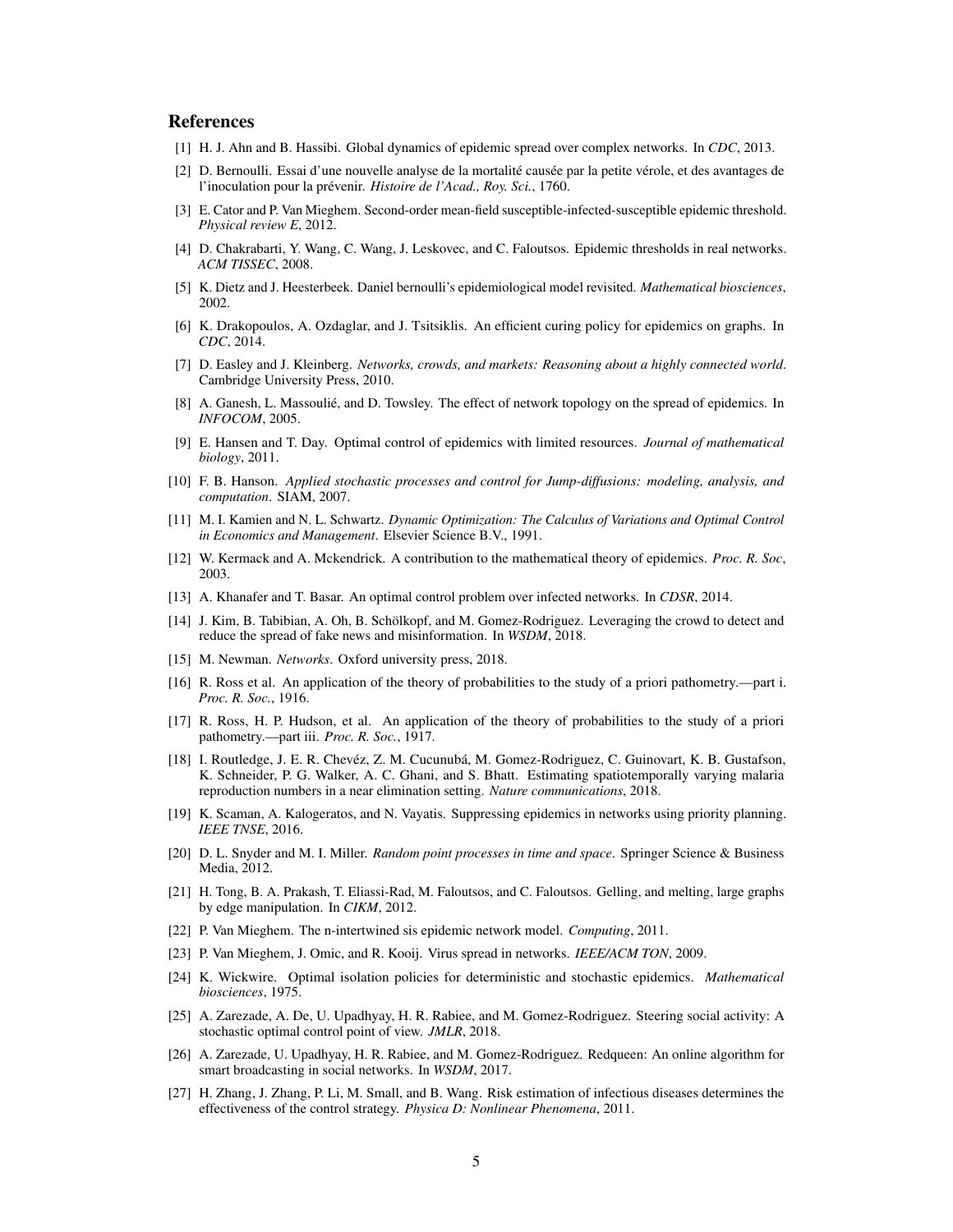## <span id="page-5-0"></span>A Proof of Lemma [2](#page-2-3)

Proof Starting from the definition of the optimal cost-to-go, we can proceed as follows:

$$
J(\mathbf{X}(t), \mathbf{H}(t), \mathbf{Z}(t), \mathbf{M}(t), t)
$$
\n
$$
= \min_{\mathbf{\Lambda}(t,\infty)} \mathbb{E}_{(\mathbf{Y},\mathbf{W},\mathbf{N})(t,\infty)} \left[ \int_{t}^{t+dt} e^{-\eta \tau} \ell(\mathbf{\Lambda}(\tau), \mathbf{X}(\tau), \mathbf{H}(\tau), \mathbf{Z}(\tau)) d\tau + \int_{t+dt}^{\infty} e^{-\eta \tau} \ell(\mathbf{\Lambda}(\tau), \mathbf{X}(\tau), \mathbf{H}(\tau), \mathbf{Z}(\tau)) d\tau \right]
$$
\n
$$
= \min_{\mathbf{\Lambda}(t,t+dt] \mathbf{\Lambda}(t+dt,\infty)} \min_{\mathbb{E}(\mathbf{Y},\mathbf{W},\mathbf{N})(t,t+dt]} \left[ e^{-\eta t} \ell(\mathbf{\Lambda}(t), \mathbf{X}(t), \mathbf{H}(t), \mathbf{Z}(\tau)) dt + \mathbb{E}_{(\mathbf{Y},\mathbf{W},\mathbf{N})(t+dt,\infty)} \left[ \int_{t+dt}^{\infty} e^{-\eta \tau} \ell(\mathbf{\Lambda}(\tau), \mathbf{X}(\tau), \mathbf{H}(\tau), \mathbf{Z}(\tau)) d\tau \right] \right]
$$
\n
$$
= \min_{\mathbf{\Lambda}(t,t+dt]} \left\{ \mathbb{E}_{(\mathbf{Y},\mathbf{W},\mathbf{N})(t,t+dt)} \left[ e^{-\eta t} \ell(\mathbf{\Lambda}(t), \mathbf{X}(t), \mathbf{H}(t), \mathbf{Z}(\tau)) dt + J(\mathbf{X}(t+dt), \mathbf{H}(t+dt), \mathbf{Z}(t+dt), \mathbf{M}(t+dt), t+dt) \right] \right\}
$$

The above implies that the optimal cost-to-go function satisfies Bellman's Principle of Optimality [\[10\]](#page-4-22). Moreover, if we assume J is left-continuous, we have  $J(X(t + dt), H(t + dt), Z(t + dt), M(t + dt))$  $dt$ ,  $t + dt$ ) =  $J(\mathbf{X}(t), \mathbf{H}(t), \mathbf{Z}(t), \mathbf{M}(t), t) + dJ(\mathbf{X}(t), \mathbf{H}(t), \mathbf{Z}(t), \mathbf{M}(t), t)$  and can rewrite the above equation as:

$$
0 = \min_{\mathbf{\Lambda}(t,t+dt]} \left\{ \mathbb{E}_{(\mathbf{Y},\mathbf{W},\mathbf{N})(t,t+dt]} \left[ dJ(\mathbf{X}(t),\mathbf{H}(t),\mathbf{Z}(t),\mathbf{M}(t),t) \right] + e^{-\eta t} \ell(\mathbf{\Lambda}(t),\mathbf{X}(t),\mathbf{H}(t))dt \right\}
$$
(10)

<span id="page-5-4"></span><span id="page-5-2"></span>T

## <span id="page-5-1"></span>B An Auxiliary Lemma

<span id="page-5-3"></span>**Lemma [5](#page-1-0)** *The differential*  $(dJ(.))$  *of the cost-to-go function*  $J(\mathbf{X}(t), \mathbf{H}(t), \mathbf{Z}(t), \mathbf{M}(t), t)$  *in Eq.* 5 *is given by*

$$
dJ(\mathbf{X}(t), \mathbf{H}(t), \mathbf{Z}(t), \mathbf{M}(t), t) = J_t(\mathbf{X}(t), \mathbf{H}(t), \mathbf{Z}(t), \mathbf{M}(t), t)dt
$$
  
+ 
$$
\sum_{i \in \mathcal{V}} \left[ J(\mathbf{X}(t) + \mathbf{e}_i, \mathbf{H}(t), \mathbf{Z}(t) + \mathbf{A}^\top \mathbf{e}_i, \mathbf{M}(t), t) - J(\mathbf{X}(t), \mathbf{H}(t), \mathbf{Z}(t), \mathbf{M}(t), t) \right] dY_i(t)
$$
  
+ 
$$
\sum_{i \in \mathcal{V}} \left[ J(\mathbf{X}(t) - \mathbf{e}_i, \mathbf{H}(t) - \mathbf{H}(t) \odot \mathbf{e}_i, \mathbf{Z}(t) - \mathbf{A}^\top \mathbf{e}_i, \mathbf{M}(t) - \mathbf{A}^\top (\mathbf{H}(t) \odot \mathbf{e}_i), t) - J(\mathbf{X}(t), \mathbf{H}(t), \mathbf{Z}(t), \mathbf{M}(t), t) \right] dW_i(t)
$$
  
+ 
$$
\sum_{i \in \mathcal{V}} \left[ J(\mathbf{X}(t), \mathbf{H}(t) + \mathbf{e}_i, \mathbf{Z}(t), \mathbf{M}(t) + \mathbf{A}^\top \mathbf{e}_i, t) - J(\mathbf{X}(t), \mathbf{H}(t), \mathbf{Z}(t), \mathbf{M}(t), t) \right] dN_i(t)
$$
(11)

**Proof** Now, we differentiate J with respect to time t,  $X(t)$ ,  $H(t)$ ,  $Z(t)$ , and  $M(t)$  using Itô's calculus. By the definition of the derivative we have  $\overline{U}$ ( $\overline{V}$ ),  $\overline{H}$ (t),  $\overline{H}$ (t),  $\overline{M}$ (t), t)

$$
dJ(\mathbf{X}(t), \mathbf{H}(t), \mathbf{Z}(t), \mathbf{M}(t), t)
$$
  
=  $J(\mathbf{X}(t) + d\mathbf{X}(t), \mathbf{H}(t) + d\mathbf{H}(t), \mathbf{Z}(t) + d\mathbf{Z}(t), \mathbf{M}(t) + d\mathbf{M}(t), t + dt)$   
-  $J(\mathbf{X}(t), \mathbf{H}(t), \mathbf{Z}(t), \mathbf{M}(t), t)$ 

and substituting in the SDE dynamics of Eqs. [1](#page-1-1) we get

$$
= J\Big(\boldsymbol{X}(t) + d\boldsymbol{Y}(t) - d\boldsymbol{W}(t), \boldsymbol{H}(t) + d\boldsymbol{N}(t) - \boldsymbol{H}(t) \odot d\boldsymbol{W}(t), \boldsymbol{Z}(t) + \boldsymbol{A}^\top d\boldsymbol{Y}(t) - \boldsymbol{A}^\top d\boldsymbol{W}(t),
$$
  

$$
\boldsymbol{M}(t) + \boldsymbol{A}^\top d\boldsymbol{N}(t) - \boldsymbol{A}^\top (\boldsymbol{H}(t) \odot d\boldsymbol{W}(t)), t + dt\Big) - J\big(\boldsymbol{X}(t), \boldsymbol{H}(t), \boldsymbol{Z}(t), \boldsymbol{M}(t), t\big)
$$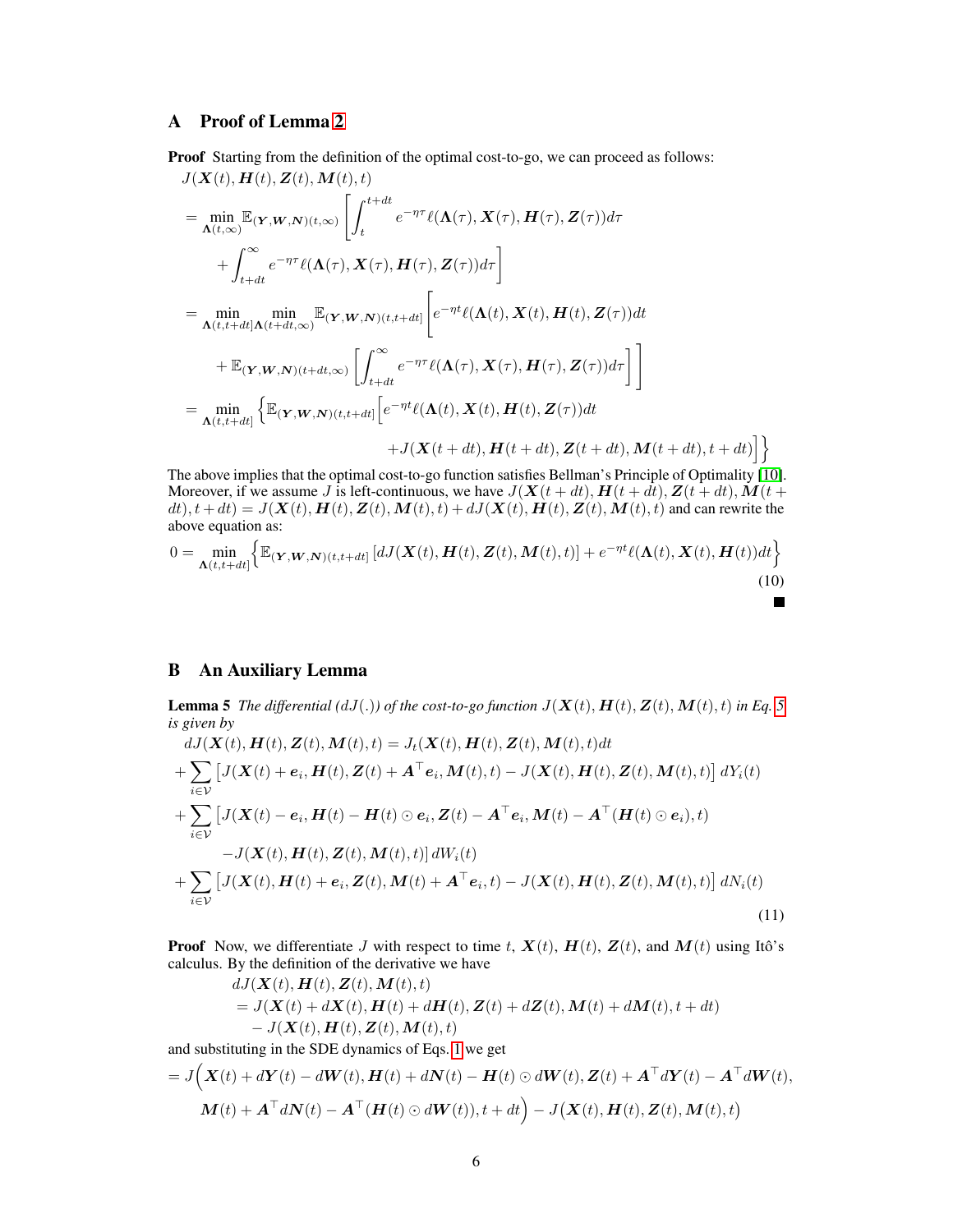We now apply the zero-one jump law [\[10\]](#page-4-22) to obtain

$$
dJ(\mathbf{X}(t), \mathbf{H}(t), \mathbf{Z}(t), \mathbf{M}(t), t)
$$
\n
$$
= \sum_{i \in \mathcal{V}} J(\mathbf{X}(t) + \mathbf{e}_i, \mathbf{H}(t), \mathbf{Z}(t) + \mathbf{A}^\top \mathbf{e}_i, \mathbf{M}(t), t + dt) dY_i(t)
$$
\n
$$
+ \sum_{i \in \mathcal{V}} J(\mathbf{X}(t) - \mathbf{e}_i, \mathbf{H}(t) - \mathbf{H}(t) \odot \mathbf{e}_i, \mathbf{Z}(t) - \mathbf{A}^\top \mathbf{e}_i, \mathbf{M}(t) - \mathbf{A}^\top (\mathbf{H}(t) \odot \mathbf{e}_i), t + dt) dW_i(t)
$$
\n
$$
+ \sum_{i \in \mathcal{V}} J(\mathbf{X}(t), \mathbf{H}(t) + \mathbf{e}_i, \mathbf{Z}(t), \mathbf{M}(t) + \mathbf{A}^\top \mathbf{e}_i, t + dt) dN_i(t)
$$
\n
$$
+ J(\mathbf{X}(t), \mathbf{H}(t), \mathbf{Z}(t), \mathbf{M}(t), t + dt) \left[ 1 - \sum_{i \in \mathcal{V}} (dY_i(t) + dW_i(t) + dN_i(t)) \right]
$$
\n
$$
- J(\mathbf{X}(t), \mathbf{H}(t), \mathbf{Z}(t), \mathbf{M}(t), t)
$$

where we used  $\forall i \in V : dY_i dW_i = 0, dY_i dN_i = 0, dW_i dN_i = 0, dY_i dW_i dN_i = 0$  by the zero-one jump law [\[10\]](#page-4-22).

We simplify further, and as an intermediate step, we use the total derivative rule, *i.e.*  $J(., t + dt)$  =  $J(., t) + J_t(., t)dt$ , to rewrite the expression above.

Using that the bilinear differential form is  $dtdY_i = dt dW_i = dt dN_i = 0$  [\[10\]](#page-4-22), we finally obtain the differential for J as it is stated in the lemma. ٠

### <span id="page-6-0"></span>C Proof of Lemma [3](#page-2-4)

Proof First, we substitute Eq. [11,](#page-5-2) given by auxiliary Lemma [5](#page-5-3) (refer to Appendix [B\)](#page-5-1), into Eq. [10](#page-5-4) of Lemma [2](#page-2-3) (refer to Appendix [A\)](#page-5-0). Note that only the last two terms in the minimization over  $\Lambda(t, t + dt]$  depend on the control intensity  $\Lambda(t)$ . Hence, we have

$$
0 = J_t(\mathbf{X}(t), \mathbf{H}(t), \mathbf{Z}(t), t)dt
$$
  
+  $\sum_{i \in \mathcal{V}} [J(\mathbf{X}(t) + \mathbf{e}_i, \mathbf{H}(t), \mathbf{Z}(t) + \mathbf{A}^\top \mathbf{e}_i, \mathbf{M}(t), t)$   
-  $J(\mathbf{X}(t), \mathbf{H}(t), \mathbf{Z}(t), \mathbf{M}(t), t)] (1 - X_i(t))\beta Z_i(t)dt$   
+  $\sum_{i \in \mathcal{V}} [J(\mathbf{X}(t) - \mathbf{e}_i, \mathbf{H}(t) - \mathbf{H}(t) \odot \mathbf{e}_i, \mathbf{Z}(t) - \mathbf{A}^\top \mathbf{e}_i, \mathbf{M}(t) - \mathbf{A}^\top (\mathbf{H}(t) \odot \mathbf{e}_i), t)$   
-  $J(\mathbf{X}(t), \mathbf{H}(t), \mathbf{Z}(t), \mathbf{M}(t), t)] X_i(t) (\delta + \rho H_i(t))dt$   
+  $\min_{\mathbf{A}(t, t + dt]} \Big\{ \sum_{i \in \mathcal{V}} [J(\mathbf{X}(t), \mathbf{H}(t) + \mathbf{e}_i, \mathbf{Z}(t), \mathbf{M}(t) + \mathbf{A}^\top \mathbf{e}_i, t)$   
-  $J(\mathbf{X}(t), \mathbf{H}(t), \mathbf{Z}(t), \mathbf{M}(t), t)] \lambda_i(t) X_i(t) (1 - H_i(t)) dt$   
+  $e^{-\eta t} \ell(\mathbf{\Lambda}(t), \mathbf{X}(t), \mathbf{H}(t)) dt \Big\}$  (12)

Since we optimize over an *infinite* time horizon, the optimal cost can be expressed in present value terms, independent of t. Recall the definition of the optimal *cost-to-go* function J from Eq. [5](#page-1-0)

<span id="page-6-2"></span><span id="page-6-1"></span>
$$
J(\mathbf{X}(t), \mathbf{H}(t), \mathbf{Z}(t), \mathbf{M}(t), t)
$$
\n
$$
= \min_{\mathbf{\Lambda}(t,\infty)} \mathbb{E}_{(\mathbf{Y},\mathbf{W},\mathbf{N})(t,\infty)} \left[ \int_{t}^{\infty} e^{-\eta \tau} \ell(\mathbf{\Lambda}(\tau), \mathbf{X}(\tau), \mathbf{H}(\tau), \mathbf{Z}(\tau)) d\tau \right]
$$
\n
$$
= e^{-\eta t} \min_{\mathbf{\Lambda}(t,\infty)} \mathbb{E}_{(\mathbf{Y},\mathbf{W},\mathbf{N})(t,\infty)} \left[ \int_{t}^{\infty} e^{-\eta(\tau-t)} \ell(\mathbf{\Lambda}(\tau), \mathbf{X}(\tau), \mathbf{H}(\tau), \mathbf{Z}(\tau)) d\tau \right]
$$
\n
$$
= e^{-\eta t} \ V(\mathbf{X}(t), \mathbf{H}(t), \mathbf{Z}(t), \mathbf{M}(t))
$$
\n(13)

where

$$
V(\boldsymbol{X}(t), \boldsymbol{H}(t), \boldsymbol{Z}(t), \boldsymbol{M}(t)) = \min_{\boldsymbol{\Lambda}(t, \infty)} \mathbb{E}_{(\boldsymbol{Y}, \boldsymbol{W}, \boldsymbol{N})(t, \infty)} \left[ \int_{t}^{\infty} e^{-\eta(\tau - t)} \ell(\boldsymbol{\Lambda}(\tau), \boldsymbol{X}(\tau), \boldsymbol{H}(\tau), \boldsymbol{Z}(\tau)) d\tau \right]
$$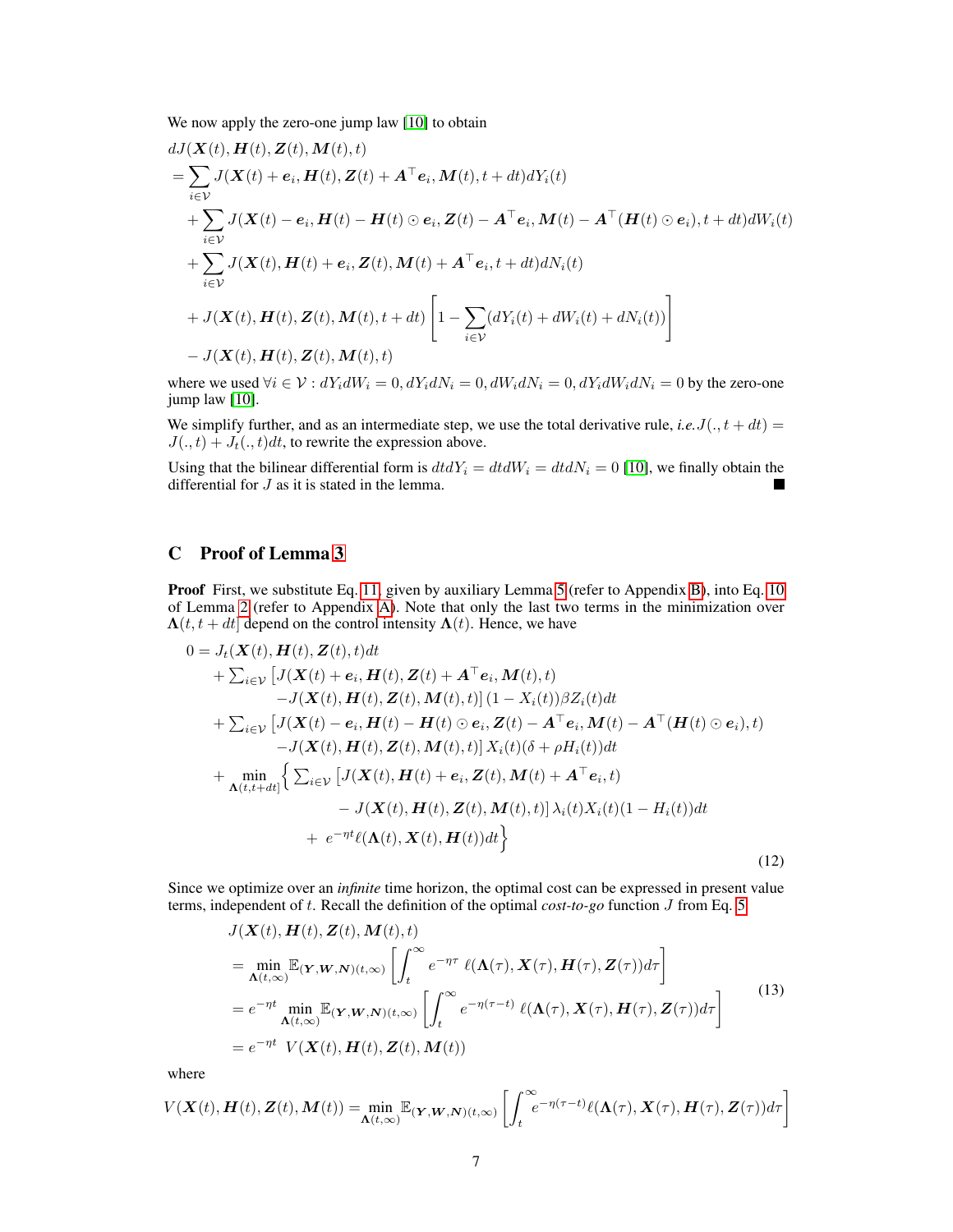now is the time-independent cost function. The value of the integral depends on the initial states, not on the initial time, i.e. only on the elapsed time [\[11\]](#page-4-26). We substitute Eq. [13](#page-6-1) into Eq. [12](#page-6-2) and use the fact that  $J_t(.) = -\eta e^{-\eta t} V(.)$ . Multiplying both sides by  $e^{\eta t}$  finally yields the Hamilton-Jacobi-Bellman (HJB) equation of stochastic dynamic programming

$$
0 = -\eta V(\mathbf{X}(t), \mathbf{H}(t), \mathbf{Z}(t), \mathbf{M}(t))dt + \sum_{i \in \mathcal{V}} \left[ V(\mathbf{X}(t) + \mathbf{e}_i, \mathbf{H}(t), \mathbf{Z}(t) + \mathbf{A}^\top \mathbf{e}_i, \mathbf{M}(t)) - V(\mathbf{X}(t), \mathbf{H}(t), \mathbf{Z}(t), \mathbf{M}(t)) \right] (1 - X_i(t)) \beta Z_i(t) dt + \sum_{i \in \mathcal{V}} \left[ V(\mathbf{X}(t) - \mathbf{e}_i, \mathbf{H}(t) - \mathbf{H}(t) \odot \mathbf{e}_i, \mathbf{Z}(t) - \mathbf{A}^\top \mathbf{e}_i, \mathbf{M}(t) - \mathbf{A}^\top (\mathbf{H}(t) \odot \mathbf{e}_i), \right) - V(\mathbf{X}(t), \mathbf{H}(t), \mathbf{Z}(t), \mathbf{M}(t)) \right] X_i(t) (\delta + \rho H_i(t)) dt + \min_{\mathbf{A}(t, t+dt]} \left\{ \sum_{i \in \mathcal{V}} \left[ V(\mathbf{X}(t), \mathbf{H}(t) + \mathbf{e}_i, \mathbf{Z}(t), \mathbf{M}(t) + \mathbf{A}^\top \mathbf{e}_i) - V(\mathbf{X}(t), \mathbf{H}(t), \mathbf{Z}(t), \mathbf{M}(t)) \right] \lambda_i(t) X_i(t) (1 - H_i(t)) dt + \ell(\mathbf{\Lambda}(t), \mathbf{X}(t), \mathbf{H}(t)) dt \right\}
$$
(14)

Now, for further notational simplicity, we define the diagonal matrices:

$$
\begin{aligned}\n&\left(\Delta_V^Y(\boldsymbol{X}(t), \boldsymbol{H}(t), \boldsymbol{Z}(t), \boldsymbol{M}(t))\right)_{ii} \\
&= V(\boldsymbol{X}(t) + \boldsymbol{e}_i, \boldsymbol{H}(t), \boldsymbol{Z}(t) + \boldsymbol{A}^\top \boldsymbol{e}_i, \boldsymbol{M}(t), t) - V(\boldsymbol{X}(t), \boldsymbol{H}(t), \boldsymbol{Z}(t), \boldsymbol{M}(t)) \\
&\left(\Delta_V^W(\boldsymbol{X}(t), \boldsymbol{H}(t), \boldsymbol{Z}(t), \boldsymbol{M}(t))\right)_{ii} \\
&= V(\boldsymbol{X}(t) - \boldsymbol{e}_i, \boldsymbol{H}(t) - \boldsymbol{H}(t) \odot \boldsymbol{e}_i, \boldsymbol{Z}(t) - \boldsymbol{A}^\top \boldsymbol{e}_i, \boldsymbol{M}(t) - \boldsymbol{A}^\top (\boldsymbol{H}(t) \odot \boldsymbol{e}_i)) \\
&- V(\boldsymbol{X}(t), \boldsymbol{H}(t), \boldsymbol{Z}(t), \boldsymbol{M}(t)) \\
&\left(\Delta_V^N(\boldsymbol{X}(t), \boldsymbol{H}(t), \boldsymbol{Z}(t), \boldsymbol{M}(t))\right)_{ii} \\
&= V(\boldsymbol{X}(t), \boldsymbol{H}(t) + \boldsymbol{e}_i, \boldsymbol{Z}(t), \boldsymbol{M}(t) + \boldsymbol{A}^\top \boldsymbol{e}_i) - V(\boldsymbol{X}(t), \boldsymbol{H}(t), \boldsymbol{Z}(t), \boldsymbol{M}(t))\n\end{aligned}
$$

and  $\forall i, j$  s.t.  $i \neq j$ ,  $(\Delta_V^Y(\cdot, \cdot, \cdot, \cdot))_{ij} = (\Delta_V^W(\cdot, \cdot, \cdot, \cdot))_{ij} = (\Delta_V^N(\cdot, \cdot, \cdot, \cdot))_{ij} = 0$ . From now on, we will omit the arguments of  $\Delta_V^Y$ ,  $\Delta_V^W$ , and  $\Delta_V^N$ . Under these definitions, if we use the functional form of  $\ell(\Lambda(t), \mathbf{X}(t))$  in Eq. [4,](#page-1-2) the control signal  $\Lambda(t)$  can be obtained by solving the minimization in the HJB equation

minimize 
$$
\mathbf{\Lambda}^{\top}(t) \operatorname{diag} (\mathbf{1} - \mathbf{H}(t)) \Delta_V^N \mathbf{X}(t) + \frac{1}{2} \mathbf{\Lambda}^{\top}(t) \mathbf{Q}_{\mathbf{\Lambda}} \mathbf{\Lambda}(t) + \mathbf{q}_{\mathbf{X}} \mathbf{X}(t)
$$
  
subject to  $\lambda_i(t) \geq 0 \quad \forall i \in \mathcal{V}, \forall t \in (t_0, \infty),$  (15)

By differentiating Eq. [15,](#page-7-1) with respect to  $\Lambda(t)$ , the solution to the *unconstrained* minimization is given by:

<span id="page-7-3"></span><span id="page-7-1"></span>
$$
\Lambda^*(t) = -Q_\Lambda^{-1} \operatorname{diag} \left(1 - H(t)\right) \Delta_V^N X(t) \tag{16}
$$

which is the same as the solution to the constrained problem since we find a valid solution with  $(\Delta_V^N(\mathbf{X}(t), \mathbf{H}(t), \mathbf{Z}(t), \mathbf{M}(t)))_{ii} \le 0$  in Theorem [4,](#page-2-5) see appendix [D,](#page-7-0)  $X_i(t) \ge 0$  as  $X_i(t) \in \{0, 1\}$ ,  $1 - H_i(t) \ge 0$  as  $H_i(t) \in \{0, 1\}$ , and  $(Q_{\Lambda})_{ij} \ge 0$  by definition.

Finally, if we combine Eqs. [14](#page-7-2) and [16,](#page-7-3) we find that the optimal cost function  $V$  needs to satisfy Eq. [8,](#page-2-2) which concludes the proof.

## <span id="page-7-0"></span>D Proof of Theorem [4](#page-2-5)

<span id="page-7-2"></span>∆<sup>Y</sup>

**Proof** Assume the functional form of the optimal cost function  $V$  is given by:

$$
V(\mathbf{X}(t), \mathbf{H}(t), \mathbf{Z}(t), \mathbf{M}(t)) = \mathbf{b}^{\top} \mathbf{X}(t) + \mathbf{c}^{\top} \mathbf{H}(t) + \mathbf{d}^{\top} \mathbf{Z}(t) + \mathbf{f}^{\top} \mathbf{M}(t)
$$
(17)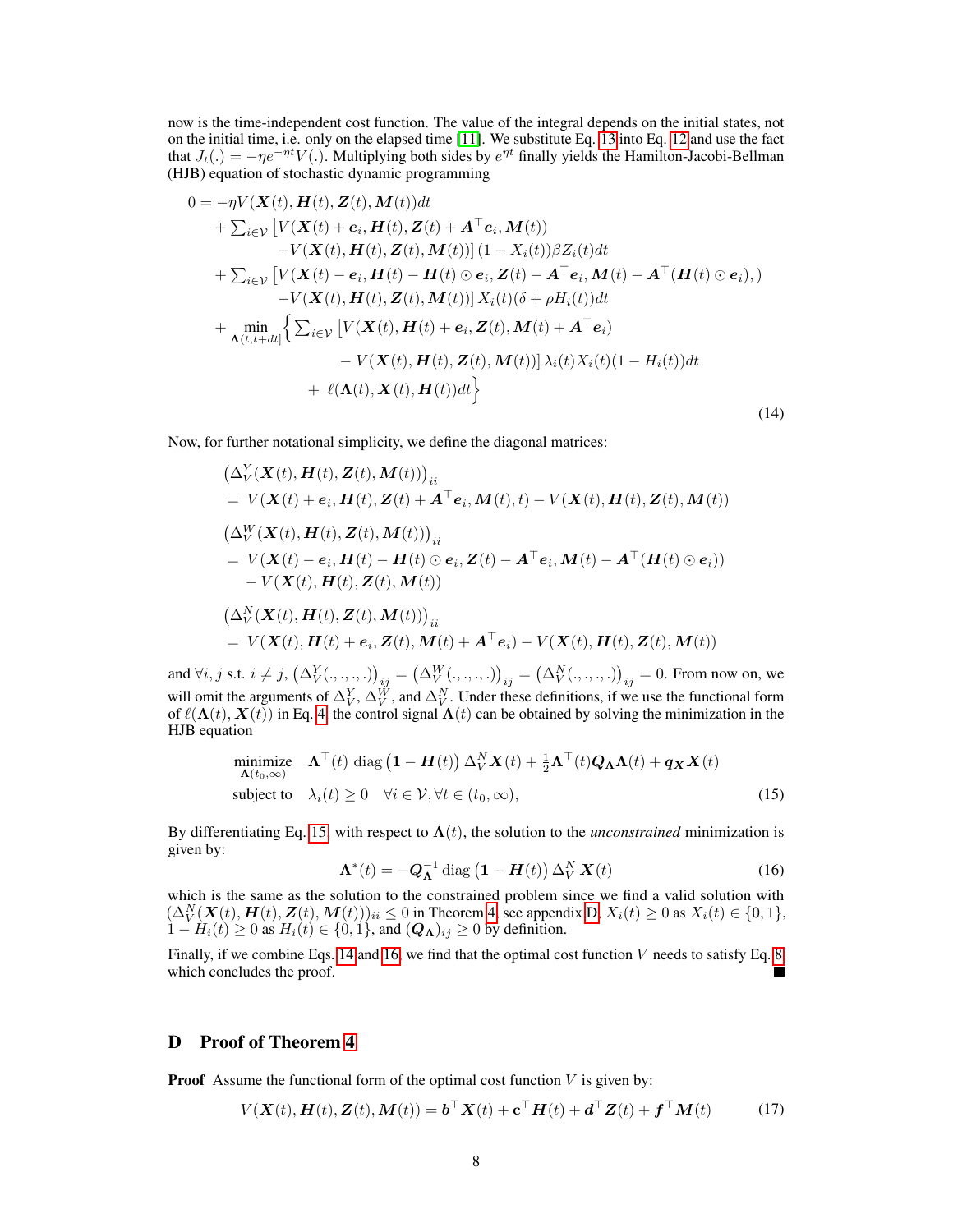where  $b, c, d, f$  are constants with respect to time as V is independent of time t. Then, given this functional form, we obtain the following explicit expressions for the jump terms

$$
\Delta_V^Y = \text{diag} (\boldsymbol{b} + \boldsymbol{A}\boldsymbol{d})
$$
  
 
$$
\Delta_V^W = \text{diag} (-\boldsymbol{b} - \boldsymbol{H}(t) \odot \mathbf{c} - \boldsymbol{A}\,\boldsymbol{d} - \boldsymbol{H}(t) \odot \boldsymbol{A}\boldsymbol{f})
$$
  
 
$$
\Delta_V^N = \text{diag} (\mathbf{c} + \boldsymbol{A}\boldsymbol{f})
$$

Using Eq.  $(8)$ , the optimal cost function V has to satisfy

$$
0 = -\eta \mathbf{b}^{\top} \mathbf{X}(t) - \eta \mathbf{c}^{\top} \mathbf{H}(t) - \eta \mathbf{d}^{\top} \mathbf{Z}(t) - \eta \mathbf{f}^{\top} \mathbf{M}(t)
$$
  
+  $(\mathbf{1} - \mathbf{X}(t))^{\top}$  diag  $(\mathbf{b} + \mathbf{A}\mathbf{d}) (\beta \mathbf{Z}(t) - \gamma \mathbf{M}(t))$   
+  $(\delta \mathbf{1} + \rho \mathbf{H})^{\top}$  diag  $(-\mathbf{b} - \mathbf{H}(t) \odot \mathbf{c} - \mathbf{A}\mathbf{d} - \mathbf{H}(t) \odot \mathbf{A}\mathbf{f}) \mathbf{X}(t)$   
 $- \frac{1}{2} \mathbf{X}(t)^{\top} (\text{diag } (\mathbf{c} + \mathbf{A}\mathbf{f}))^2 \text{diag } (\mathbf{1} - \mathbf{H}(t))^2 \mathbf{Q}_{\Lambda}^{-1} \mathbf{X}(t) + \mathbf{q}_{\mathbf{X}} \mathbf{X}(t)$  (18)

To find the unknown constant  $b, c, d, f$  such that V satisfies the PDE, we equate the coefficients of the different variables  $X(t)$ ,  $H(t)$ ,  $Z(t)$ ,  $M(t)$  with zero. We use the fact that in the domain of V, we have  $\mathbf{X}(t)^\top \mathbf{X}(t) = \mathbf{1}^\top \mathbf{X}(t)$  and  $\mathbf{H}(t)^\top \mathbf{H}(t) = \mathbf{1}^\top \mathbf{H}(t)$  since  $X_i(t), H_i(t) \in \{0, 1\}$ . Likewise,  $H_i(t) = 1 \Rightarrow X_i(t) = 1$ , hence  $\mathbf{X}(t)^\top \mathbf{H}(t) = \mathbf{1}^\top \mathbf{H}(t)$ . Thus, rewriting the PDE, we obtain

$$
0 = \left(-\eta \boldsymbol{b} + \delta(-\boldsymbol{b} - \boldsymbol{A}\boldsymbol{d}) - \frac{1}{2}\mathbf{1}^\top \boldsymbol{Q}_{\Lambda}^{-1}(\mathbf{c} + \boldsymbol{A}\boldsymbol{f})^2 + \boldsymbol{q}_X\right)\boldsymbol{X}(t) \tag{19a}
$$

$$
+\left(-\eta d+\beta(b+Ad)\right)Z(t)+X(t)^{\top}\left(-\beta(b+Ad)\right)Z(t)\tag{19b}
$$

$$
+\left(-\eta \boldsymbol{f}-\gamma(\boldsymbol{b}+\boldsymbol{A}\boldsymbol{d})\right)\boldsymbol{M}(t)+\boldsymbol{X}(t)^{\top}\Big(\gamma(\boldsymbol{b}+\boldsymbol{A}\boldsymbol{d})\Big)\boldsymbol{M}(t)\tag{19c}
$$

$$
+ \boldsymbol{H}(t)^{\top} \Big( - \eta \operatorname{diag}(\mathbf{c}) - (\delta + \rho) \operatorname{diag}(\mathbf{c} + \boldsymbol{A} \boldsymbol{f}) - (\delta + \rho) \operatorname{diag}(\boldsymbol{b} + \boldsymbol{A} \boldsymbol{d}) + \frac{1}{2} \boldsymbol{Q}_{\Lambda}^{-1} \operatorname{diag}(\mathbf{c} + \boldsymbol{A} \boldsymbol{f})^2 \Big) \boldsymbol{X}(t) \tag{19d}
$$

To satisfy the PDE, all coefficients must be zero. To make the  $6|V|$  equations solvable with  $4|V|$ variables and ensure  $\Delta_V^N = \text{diag}(\mathbf{c} + \bm{A}\bm{f}) \leq 0$  to satisfy the constrained optimization problem of Eq. [15,](#page-7-1) we take advantage of the fact that  $X \in \{0,1\}^{|\mathcal{V}|}$  to distinguish two cases for every indicator variable:  $X_i(t) = 0$  and  $X_i(t) = 1$ . Given either condition, terms of the PDE group differently and we get the following system of equations for the  $i$ -th indices of the constants:

If 
$$
X_i(t) = 0
$$
:

$$
-\eta \boldsymbol{d}_i + \beta (\boldsymbol{b}_i + \boldsymbol{A}_{i*}\boldsymbol{d}) = 0 \tag{20a}
$$

$$
\boldsymbol{d}_i + \frac{\beta}{\gamma} \boldsymbol{f}_i = 0 \tag{20b}
$$

If 
$$
X_i(t) = 1
$$
:

<span id="page-8-3"></span><span id="page-8-2"></span>
$$
-\eta \boldsymbol{d}_i = 0 \tag{21a}
$$

<span id="page-8-6"></span><span id="page-8-5"></span><span id="page-8-4"></span><span id="page-8-1"></span><span id="page-8-0"></span>
$$
-\eta f_i = 0 \qquad (21b)
$$

$$
-\eta \mathbf{c}_i - (\delta + \rho)(\mathbf{c}_i + \mathbf{A}_{i*} \mathbf{f}) - (\delta + \rho)(\mathbf{b}_i + \mathbf{A}_{i*} \mathbf{d}) + \frac{1}{2} \mathbf{Q}_{\Lambda}^{-1} (\mathbf{c}_i + \mathbf{A}_{i*} \mathbf{f})^2 = 0 \tag{21c}
$$

$$
-\eta \mathbf{b}_{i} - \delta(\mathbf{b}_{i} + \mathbf{A}_{i*} \mathbf{d}) - \frac{1}{2} \mathbf{Q}_{\Lambda, i}^{-1} (\mathbf{c}_{i} + \mathbf{A}_{i*} \mathbf{f})^{2} + \mathbf{q}_{X, i} = 0 \tag{21d}
$$

First off, note that if  $X_i(t) = 0$ , there are *no* equations determining  $c_i$ , and only  $(\Delta_V^N)_{ii} =$  $c_i + A_{i*}f \leq 0$  has to hold from the optimization problem of Eq. [15.](#page-7-1) This is fine as  $X_i(t) = 0$ implies  $H_i(t) = 0$ , and  $c_i$  appears as a factor of  $\bar{H}_i(t)$  both in the optimal cost function V and the optimal intensity  $\Lambda^*$ . In other words, the optimal intensity will be zero for node i anyways if  $X_i(t) = 0$ . Hence, to ensure the constraint, let  $c_i = -A_{i*}f$  if  $X_i(t) = 0$ .

From Eqs. [21a](#page-8-0) and [21b](#page-8-1) we know that if  $X_i(t) = 1$ , then  $d_i = 0$  and  $f_i = 0$ . Thus,  $d_i$  and  $f_i$  are only non-zero if  $X_i(t) = 0$  and we can rewrite Eqs. [20a](#page-8-2) and [20b](#page-8-3) as

$$
\boldsymbol{b}_{(0)} = \left(\frac{\eta}{\beta}\boldsymbol{I} - \boldsymbol{A}_{(00)}\right)\boldsymbol{d}_{(0)}\tag{22}
$$

$$
\mathbf{f}_{(0)} = -\frac{\gamma}{\beta} \mathbf{d}_{(0)} \tag{23}
$$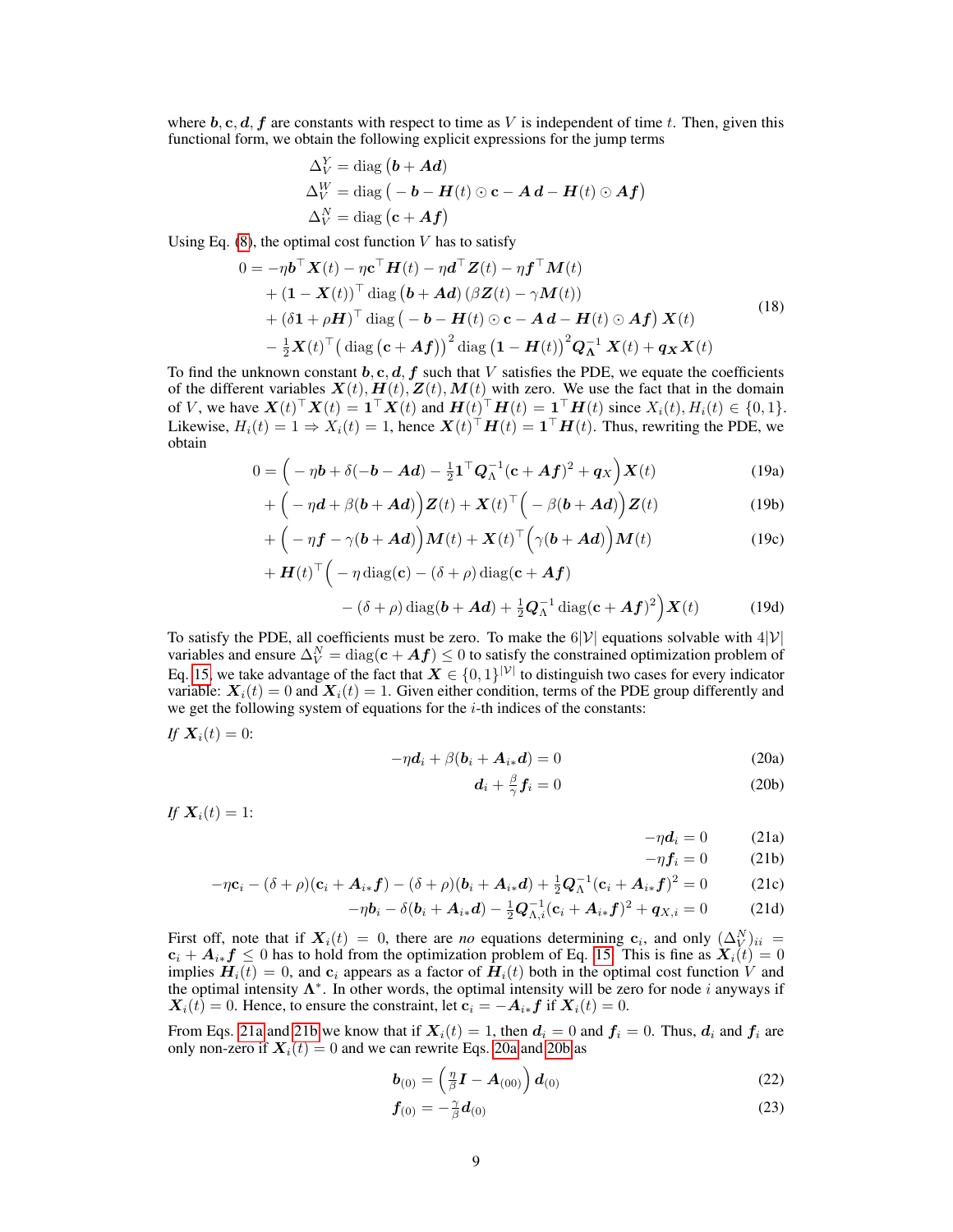where  $A_{(00)}$  is the matrix that contains the *i*-th rows and *i*-th columns of the adjacency matrix A if and only if  $\mathbf{X}_i(t) = 0$ . Thus,  $\mathbf{A}_{(00)} \in \mathbb{R}^{m \times m}$  where  $m = |\mathcal{V}| - |\mathbf{X}(t)|_1$ . Likewise,  $\mathbf{b}_{(0)}$ ,  $\mathbf{d}_{(0)}$ ,  $\mathbf{f}_{(0)}$ are the vectors b, d, f containing only indices where  $X_i(t) = 0$ , and we know  $d_{(1)} = 0$ ,  $f_{(1)} = 0$ . The same notation is used when rewriting the two remaining Eqs. [21c](#page-8-4) and [21d](#page-8-5) in the following, already using Eqs. [21a,](#page-8-0) [21b,](#page-8-1) [23](#page-8-6)

<span id="page-9-1"></span><span id="page-9-0"></span>
$$
-\eta \mathbf{c}_{(1)} - (\delta + \rho) \left( \mathbf{c}_{(1)} - \frac{\gamma}{\beta} \mathbf{A}_{(10)} \mathbf{d}_{(0)} \right) - (\delta + \rho) \left( \mathbf{b}_{(1)} + \mathbf{A}_{(10)} \mathbf{d}_{(0)} \right) + \frac{1}{2} \mathbf{Q}_{\Lambda,(11)}^{-1} \left( \mathbf{c}_{(1)} - \frac{\gamma}{\beta} \mathbf{A}_{(10)} \mathbf{d}_{(0)} \right)^2 = 0 \tag{24}
$$

$$
-\eta \boldsymbol{b}_{(1)} - \delta(\boldsymbol{b}_{(1)} + \boldsymbol{A}_{(10)} \boldsymbol{d}_{(0)}) - \frac{1}{2} \boldsymbol{Q}_{\Lambda,(11)}^{-1} \left( \boldsymbol{c}_{(1)} - \frac{\gamma}{\beta} \boldsymbol{A}_{(10)} \boldsymbol{d}_{(0)} \right)^2 + \boldsymbol{q}_{X,(1)} = 0 \qquad (25)
$$

where  $()^2$  is the element-wise square of the vector.  $A_{(10)}$  is the matrix that contains the *i*-th rows of A iff  $X_i(t) = 1$  and i-th columns of A iff  $X_i(t) = 0$ . Now, all constants can be determined to find the proposal V that satisfies the HJB; however, note that the above system of equations is overdetermined. This additional degree of freedom is necessary to ensure that  $\Delta_V^N = \text{diag}(\mathbf{c} + \mathbf{A} \mathbf{f}) \leq 0$  for all possible system parameters.

Thus, we express all constants as expressions of  $d_{(0)}$  and choose one particular solution of our solution space which is optimal with respect to our loss function. Specifically, *we choose the policy that achieves the optimum under minimal treatment interventions in the population*.

Eqs. [24](#page-9-0) and [25](#page-9-1) can be solved in terms of  $b_{(1)}$  and  $c_{(1)}$  in closed-form. Ultimately, we obtain the following expression for the term  $\Delta_{V,(1)}^N=\text{diag}(\mathbf{c}_{(1)}+\boldsymbol{A}_{(10)}\boldsymbol{f}_{(0)})$  which determines the optimal policy  $\mathbf{\Lambda}^*(t)$ :

$$
\mathbf{c}_{(1)} + \mathbf{A}_{(10)}\mathbf{f}_{(0)} = \frac{1}{\beta(2\delta + \eta + \rho)} \left( \beta(\delta + \eta)(\delta + \eta + \rho)\mathbf{Q}_{\Lambda}\mathbf{1} \right)
$$
(26)

$$
\pm\sqrt{2\beta\mathbf{Q}_{\Lambda}(2\delta+\eta+\rho)\Big[\eta\mathbf{A}_{(10)}\mathbf{d}_{(0)}(\gamma(\delta+\eta)+\beta(\delta+\rho))+\beta(\delta+\rho)\mathbf{q}_{X}\Big] +\beta^2(\delta+\eta)^2(\delta+\eta+\rho)^2\mathbf{Q}_{\Lambda}^2\mathbf{1}}\Big)}
$$

where the subscripts of  $Q_{\Lambda,(11)}, q_{X,(1)}$  are implied. Clearly, we choose the negative solution of  $c_{(1)}$ to Eqs. [24](#page-9-0) and [25.](#page-9-1) Then, as long as the expression under the radical is positive, we have a feasible solution to our constrained optimization problem of Eq. [15](#page-7-1) and found a closed-form expression for the policy.  $\Delta_{V,(0)}^N$  is not important as it is a factor of  $\overline{X}(t)$  with  $X_i(t) = 0$  at those entries and will thus be zero in all cases. Note that here  $\Delta_{V,(0)}^N = 0$  since we chose  $\mathbf{c}_{(0)} = -\boldsymbol{A}_{(00)} \boldsymbol{f}_{(0)}$  above.

It remains to show how we choose the *policy that achieves the optimum under minimal treatment interventions in the population*. The positivity condition of the radical can be written as

<span id="page-9-2"></span>
$$
\boldsymbol{A}_{(10)}\boldsymbol{d}_{(0)} \geq -\frac{\beta(\delta+\rho)}{\eta(\gamma(\delta+\eta)+\beta(\delta+\rho))}\boldsymbol{q}_{X,(1)}\tag{27}
$$

If Eq. [27](#page-9-2) holds, then the radical expression is real and we have a valid optimal policy  $\Lambda^*$ . Moreover, if the inequality is *binding*, then  $\Delta_{V,(1)}^N = 0$  and thus  $\mathbf{\Lambda}^* = 0$ , i.e. the policy doesn't intervene. We thus aim to satisfy the above constraints and principle of optimality *achieving minimal interventions*. This means, at every time t that  $\mathbf{X}(t)$  changes, the optimal intensity  $\mathbf{\Lambda}^*(t)$  is recomputed online by solving the following optimization problem

$$
\min_{\mathbf{d}_{(0)}} \quad |\mathbf{A}_{(10)}\mathbf{d}_{(0)} - k \cdot \mathbf{q}_{X,(1)}|_1
$$
\ns.t.

\n
$$
\mathbf{A}_{(10)}\mathbf{d}_{(0)} \ge k \cdot \mathbf{q}_{X,(1)}
$$
\n(28)

where  $k = -\frac{\beta(\delta+\rho)}{\eta(\gamma(\delta+\eta)+\beta(\delta+\rho))}$ . This can be formulated as an LP as  $\min_{\mathbf{z},\mathbf{d}_{(0)}} \mathbf{1}^{\top}\mathbf{z}$ , such that  $z = A_{(10)}d_{(0)} - k \cdot q_{X,(1)}$  and  $A_{(10)}d_{(0)} \geq k \cdot q_{X,(1)}$ , and common optimization algorithms apply.

The cost-to-go V satisfies the PDE from Eq. [8](#page-2-2) with the found constants  $b, c, d, f$ , which concludes the proof.